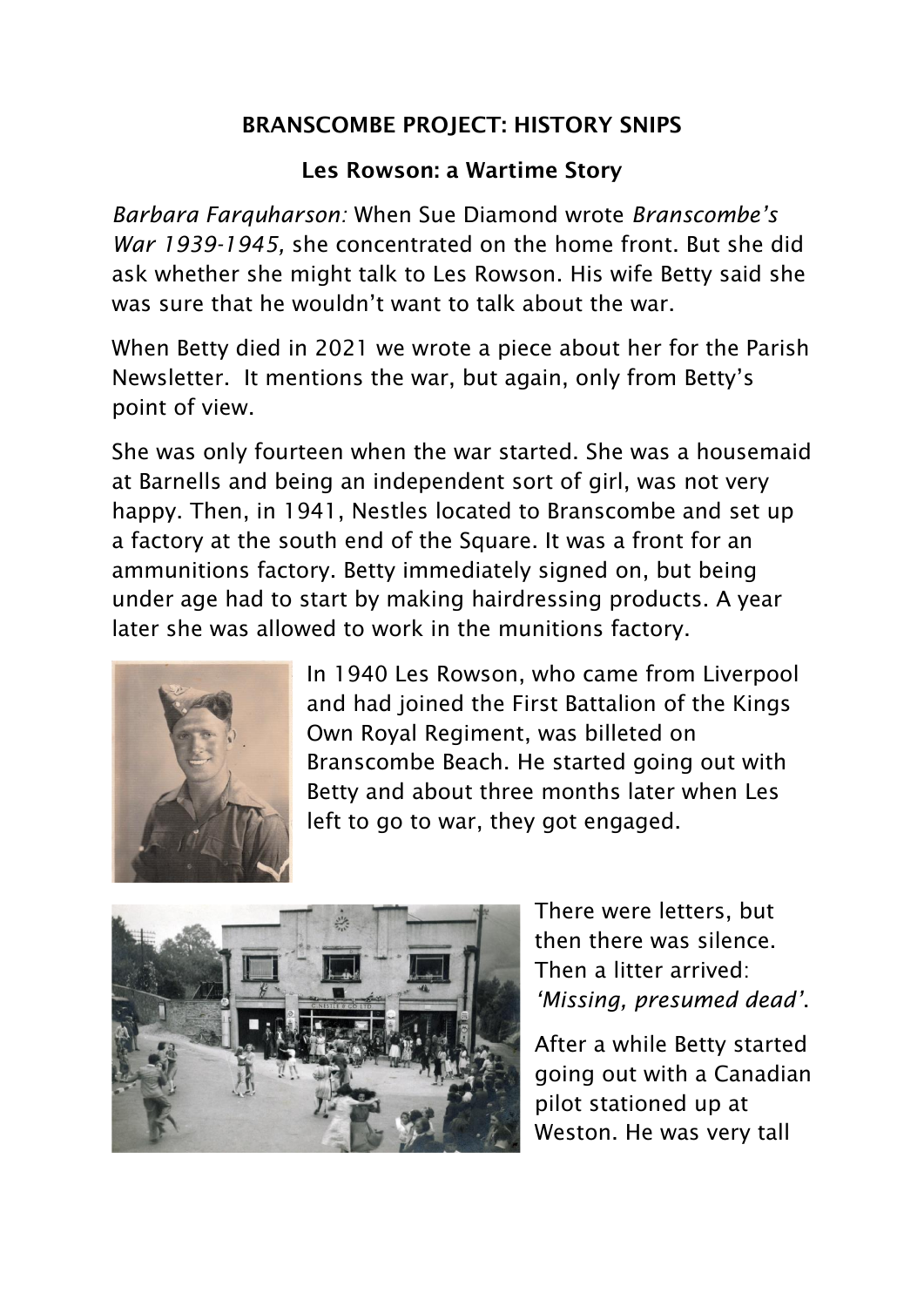and a great dancer. She too loved dancing.

In 1943 a card arrived - Les wrote to say that he was alive and a prisoner of war. The Canadian left the scene and the one and only photo of him and Betty was torn up by Betty's mother. (Many years later, when I showed Betty some pictures of people dancing in the Square, she said, 'Oh my, there we are …').

Les came home. He was thin and ill, and reluctant to talk about what had happened to him. The only person he talked with was Bill Whitworth who had fought alongside him, and who, after the war, came to visit him. Bill would tell stories and then Les would join in. They only talked about the latter years of the war, when they'd got to know each other. Betty listened in, and one day, sitting in the tea room of the Sidmouth Plant Centre, she told me the story as she remembered it -

They were sent out to Crete, and then Churchill decided to send them to Leros - 'to their death' (she said). On the way their boat was torpedoed. Bill could not swim and he said, *'This is it, I can't swim!'* Les replied, *'Now's your chance to learn!'* Bill paddled his feet, and Les kept him up. The oil from the boat was on fire and men were screaming, but they just managed to get out of range. Eventually they were picked up and brought back to Crete.

Then they returned to Leros. The sky was black with German paratroopers all with machine guns. After five days of fierce fighting, Bill and Les were among the few solders left to surrender. They were rounded up to be sent to prisoner of war camps. The German commander's arm came down between Les and Bill. Les went one way, Bill the other. Les went to Czechoslovakia and for days (?weeks) they were walked around in circles, no one knew where they were supposed to go. Eventually they ended up in a camp in Austria. Les was there for 17 weeks. One day they woke and found the guards were gone and the gates were open.

They started walking – one way were the Russians, the other the Americans. They walked towards the Americans. They found other deserted camps along the way and there were some food supplies. They came across an Australian camp – the men had gone but there was a lot of their gear. They put on Aussie caps.